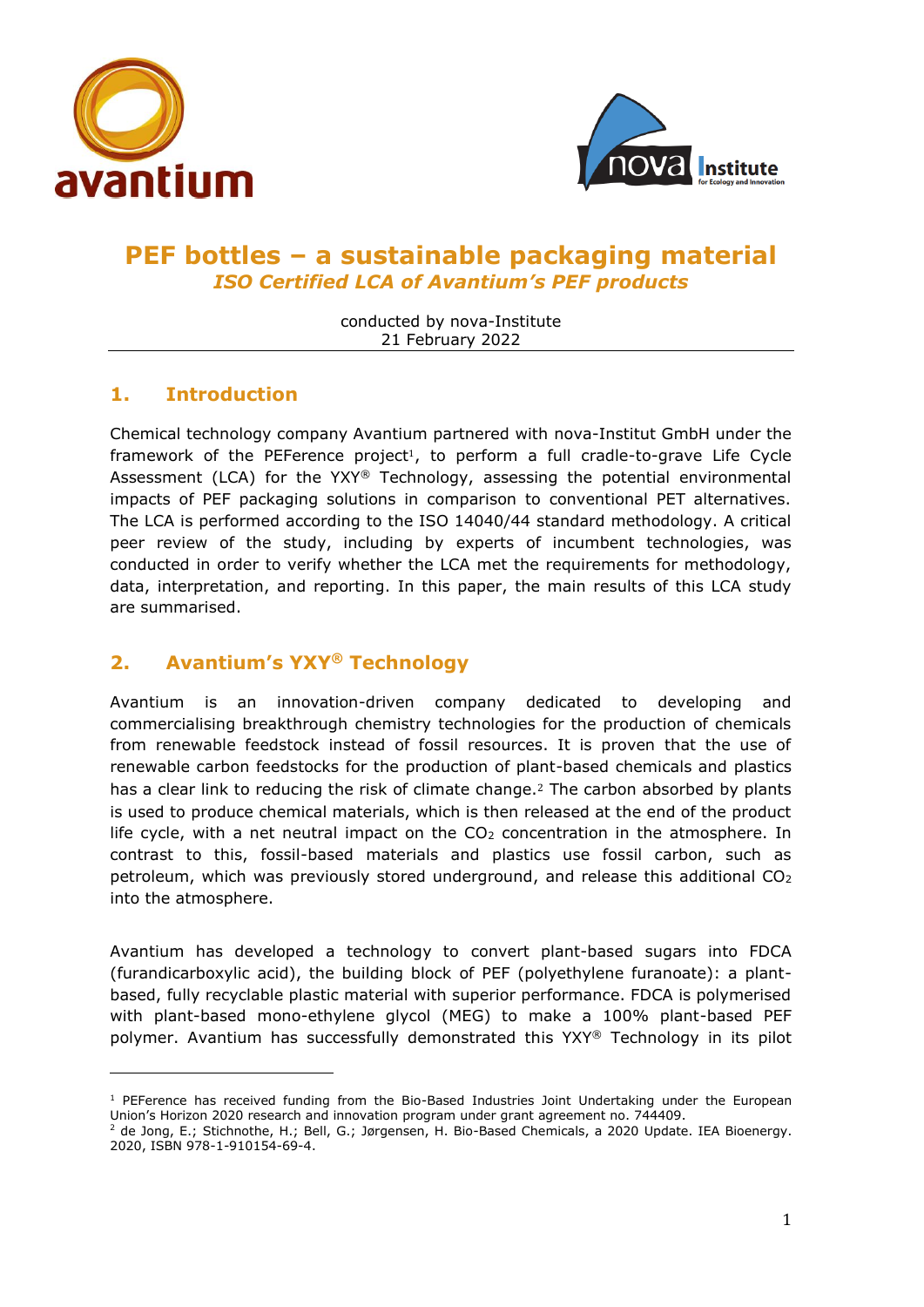



plant in Geleen, The Netherlands. In December 2021, Avantium has taken a positive investment decision concerning the construction of the world's first FDCA Flagship Plant in Delfzijl (the Netherlands), with construction planned to be completed by the end of 2023 and the aim to be operational in 2024. This will be the world's first commercial FDCA facility and will have a targeted production capacity of 5,000 tonnes per annum. FDCA is the key building block for the 100% plant-based, recyclable polymer PEF (Figure 1). The role of the Flagship Plant will be: to prove the process technology, and to demonstrate the commercial applications of PEF. Ultimately, Avantium intends to sell technology licenses to industrial collaborators who are expected to build production capacities of >100 kt/a based on the knowledge and experience derived from Avantium's operation of the 5 kt/a Flagship Plant.





## **3. PEF: environmental features and functionality**

#### *Plant-based*

PEF is a 100% plant-based plastic material, made from sugars derived from plants. The sugars (fructose) required to make FDCA can be produced from agricultural crops, such as wheat, corn and sugar beet. When fully technologically developed, PEF can also be produced from cellulose, which is abundant in non-edible biomass, such as agricultural and forestry waste streams. The current process utilises starch from European wheat. The other key building block is commercially available biobased MEG. Avantium opened a demonstration plant for plantMEG™ in 2019 and plans to form a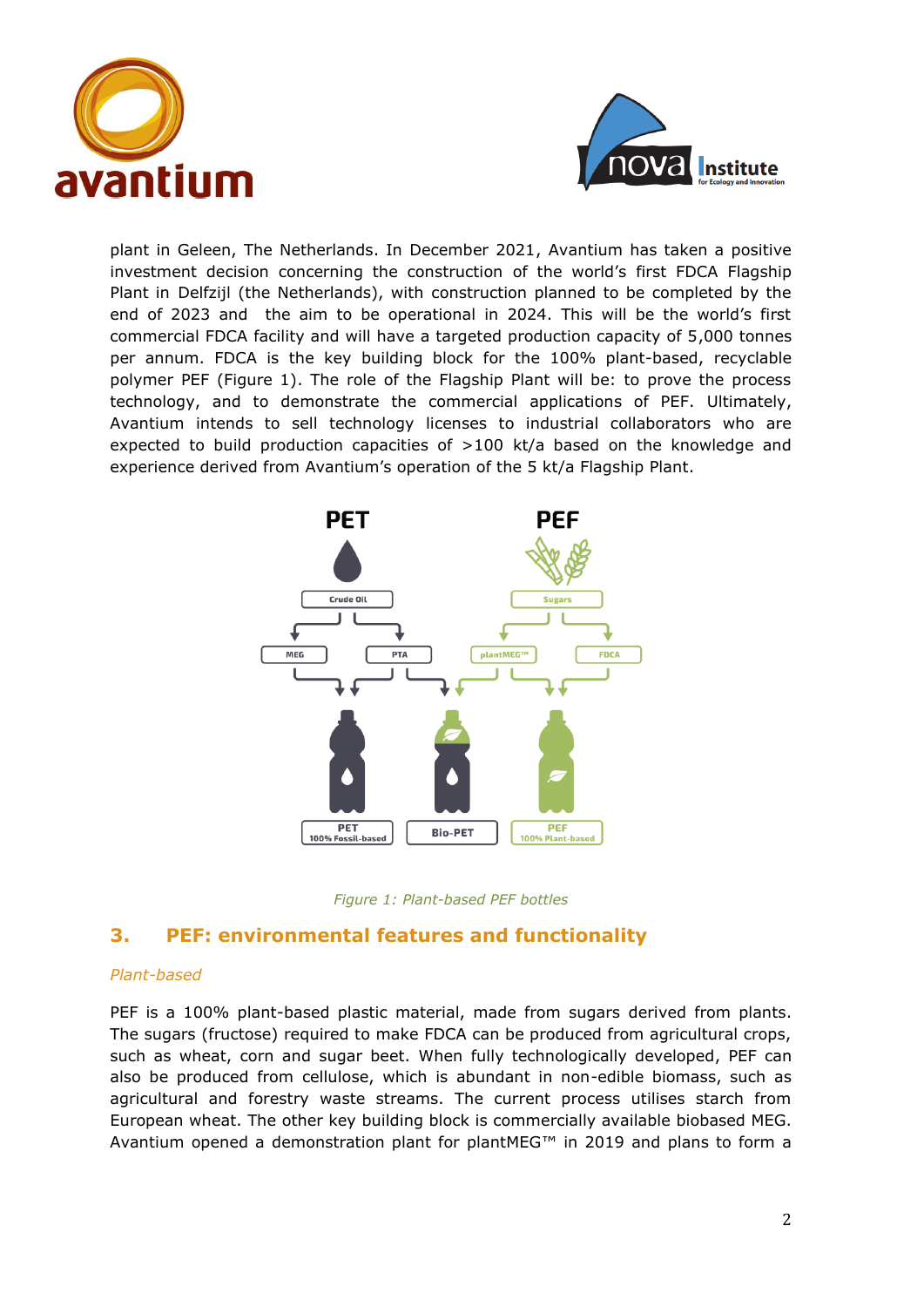



joint venture with the Cosun Beet Company, with the ambition to jointly construct and operate the first commercial plant for the production of plant-based glycols using Avantium's Ray Technology™.

Avantium's Dawn Technology™ converts non-food biomass into industrial sugars and lignin in order to help transition the chemicals and materials industries to non-fossil resources. Avantium runs a pilot biorefinery in Delfzijl, the Netherlands, based on the Dawn Technology™.

Following the development of Avantium's YXY® Technology for FDCA production, the biorefinery Dawn Technology™ for non-food biomass conversion and Ray Technology™ for plantMEG™ have been developed to create a technology ecosystem that supports the sourcing of plant-based feedstock for producing PEF.



## *Properties*

#### *Figure 2: PEF properties*

PEF has enhanced barrier, mechanical and thermal properties compared to today's widely used petroleum-based polymers. The barrier properties of PEF, which are  $\sim$ 10x better for  $O_2$ ,  $\sim$ 15x better for CO<sub>2</sub>, and  $\sim$ 2.5x better for water than PET, represent a revolutionary opportunity compared with traditional packaging solutions regarding performance, price, and sustainability when produced at scale. The improved barrier properties lead to a longer shelf life of packaged products. PEF also offers higher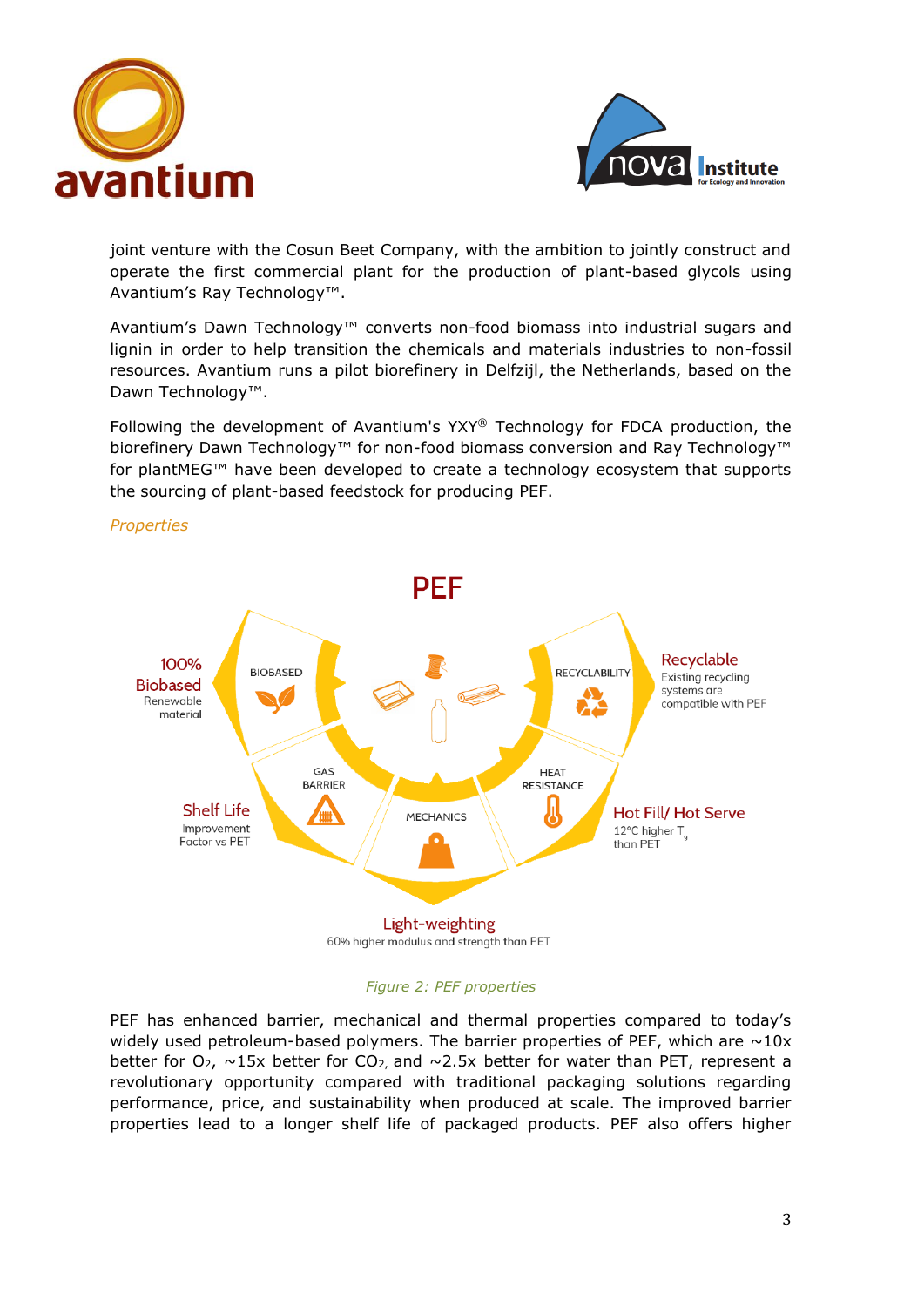



mechanical strength, which means that thinner PEF packaging can be produced and fewer resources are required.

In terms of thermal properties, PEF has superior ability to withstand heat and can be processed at lower temperatures. PEF has enhanced mechanical stiffness and allows for increasing shaping possibilities.

### *Recyclability of PEF*

To fully meet the requirements of our time, not only the plant-based source, performance, and cost of PEF are important, but the end-of-life and circularity of PEF are equally important. PEF can be used as a single layer in bottles for soft drinks, beer, and juices, replacing glass bottles, aluminium cans, and multilayer bottles. PEF has proven fit-for-purpose with existing sorting and recycling facilities. PEF can be recycled mechanically and chemically in a similar way using the same equipment used to recycle PET. In addition, PEF can easily be distinguished from PET and other plastics using near-infrared technology, allowing it to be sorted from any PCR or deposit system waste streams.

Multilayer bottles are a valid alternative when the required shelf life cannot be guaranteed by monolayer packaging alone. Currently, many multilayer PET bottles include polyamides (PA), such as MXD6 for barrier properties. However, a common issue for incumbent barrier materials such as PA is their poor compatibility with PET, making it essential to sort out the PA from the PET in the recycling stream. It was demonstrated that PEF has a much lower influence on the quality of the rPET product, making the recycling process with these PEF-based multilayer structures much more robust.

## **4. Life Cycle Assessment of chosen PEF applications**

#### *Goal*

A Life Cycle Assessment (LCA) is fundamental to understanding the potential sustainability benefits of Avantium's YXY® Technology and various PEF applications, as well as to identifying opportunities for improvement. LCA is the most recognised method to quantitatively assess potential environmental impacts of products, services, or processes. An LCA can assess the whole value chain of a product, from the extraction or cultivation of raw materials through production, use, and disposal of the product ("cradle-to-grave"). Environmental impacts that are usually evaluated include greenhouse gas (GHG) emissions, impacts on natural resources and on ecosystems.

Therefore, in 2017 Avantium partnered with nova-Institut GmbH under the framework of the PEFerence project, to perform a full cradle-to-grave LCA for the YXY® Technology, assessing the potential environmental impacts of PEF packaging solutions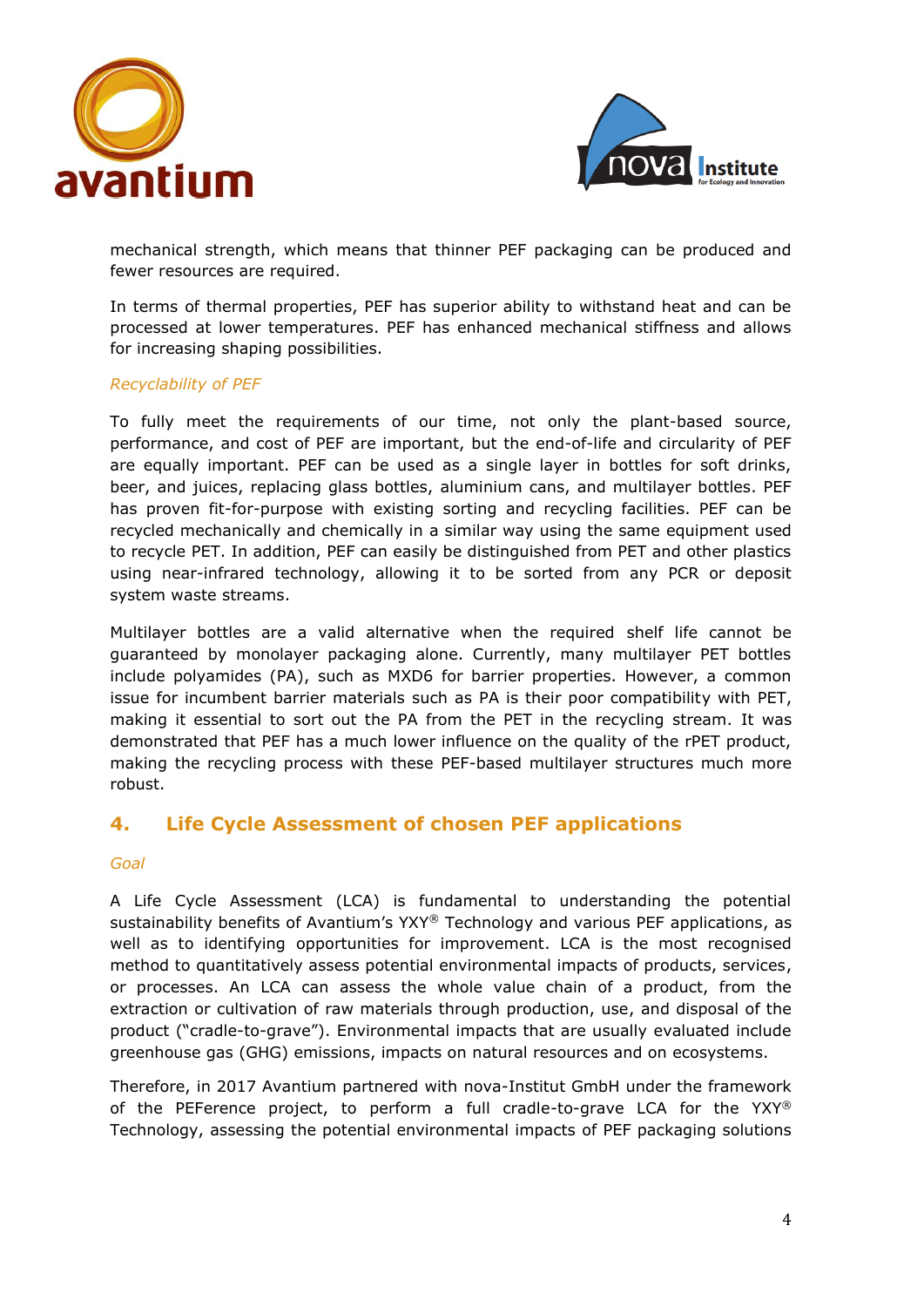



in comparison to conventional PET alternatives. The aim of the LCA is to support technical and capital decisions during the process development of Avantium's YXY® Technology and the commercialisation of PEF-based applications. A benchmark of PEFbased applications against other, non-plastics packaging materials such as aluminium cans or glass bottles was beyond the scope of the study.

This LCA has been conducted compliant with the standards ISO 14040 and 14044. A critical peer review of the study, including experts of LCA methodology and incumbent packaging solutions, was conducted in order to verify whether the LCA met the requirements for methodology, data, interpretation, and reporting.

## *Products and Functional Unit*

The LCA was carried out for a 250 mL monolayer PEF bottle and a 250 mL PET multilayer bottle with 10% PEF, ensuring a minimum of 12 weeks  $CO<sub>2</sub>$  shelf life (barrier property) and required mechanical strength for transport and use. The amount of polymer required to fulfil the function of the bottle was calculated based on the gas permeability values of the polymers, assuming that ideal stretch ratios were gained during bottle blowing to ensure the optimal barrier performance of each material. These calculations resulted in bottle masses of 13g for PEF and 24g for the reference PET bottle. Bottle masses were confirmed as being appropriate under the assumptions used by industry experts. However, as different designs can lead to different bottle weights, a comprehensive sensitivity analysis with respect to this parameter was conducted in the LCA.

| <b>Aspect</b>                          | <b>Description</b>                                                                                                                                                                   |
|----------------------------------------|--------------------------------------------------------------------------------------------------------------------------------------------------------------------------------------|
| <b>Function</b>                        | Storing and delivering of beverages (CSD drinks) by means of single-<br>use bottles                                                                                                  |
| How much?                              | 1 bottle with a capacity of 250 mL                                                                                                                                                   |
| Expected level of<br>quality           | Mechanical integrity - No breakage during transport<br>Barrier property - CO <sub>2</sub> shelf life of minimum 12 weeks, designed to<br>gain optimal stretching in the bottle walls |
| Lifetime of the function<br>or service | One time. Single-use, recyclable bottles                                                                                                                                             |
| Where?                                 | In selected markets: The Netherlands (baseline), Belgium, and<br>Germany                                                                                                             |

### *Table 1: Functional Unit*

#### *System boundaries: cradle-to-grave*

The LCA covered all relevant life cycle stages from cradle-to-grave: from the biomass cultivation (wheat for fructose and sugarcane for bio-MEG feedstocks supply) to the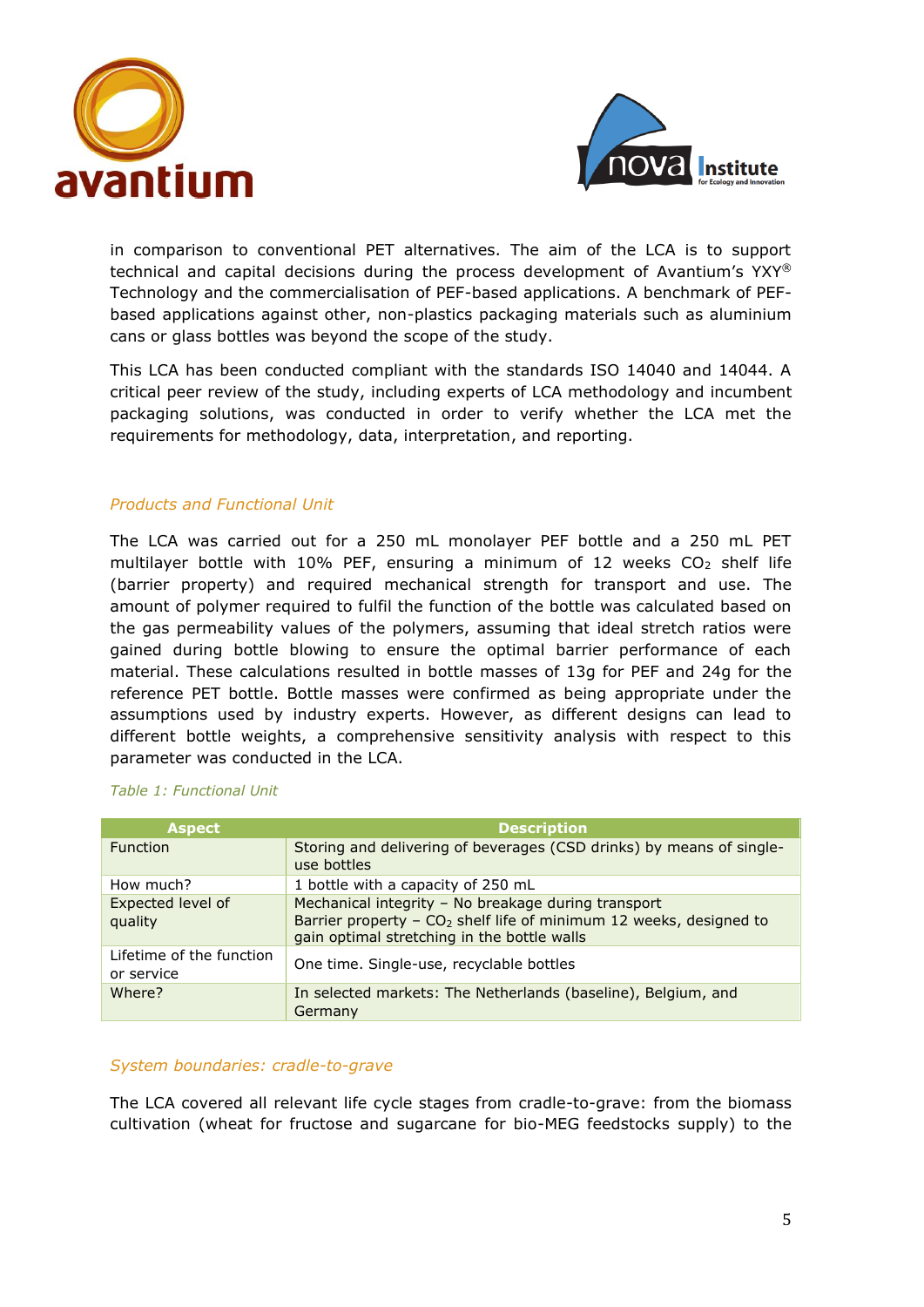



production of PEF-based bottles including their end-of-life options (recycling and incineration). Transport activities are included.



*Figure 3: Life cycle stages of monolayer PEF bottles*

## *End-of-Life scenarios: recycling and incineration*

It is foreseen that the commercialisation of PEF-based products will initially take place in the Netherlands, Belgium, and Germany. In these countries, the rates for average PET bottle waste collection and recycling are relatively high<sup>3</sup> and landfilling is no longer practiced in these countries.

With regard to the end-of-life scenarios in this LCA, the fate of PET bottles in these countries was considered as being representative for PEF bottles. For instance, a 65%- 35% mechanical recycling – incineration ratio was considered for the Netherlands<sup>4</sup>.

#### *Allocation rules*

Upstream activities (wheat cultivation and milling) produce several co-products (gluten, dietary fibres, oil). In the YXY® Technology, a number of side-products,

<sup>&</sup>lt;sup>3</sup> Eunomia 2020: PET Market in Europe: State of Play. Available at [https://www.eunomia.co.uk/reports](https://www.eunomia.co.uk/reports-tools/pet-market-in-europe-state-of-play/)[tools/pet-market-in-europe-state-of-play/.](https://www.eunomia.co.uk/reports-tools/pet-market-in-europe-state-of-play/)

<sup>4</sup> It was assumed that PEF will initially be mixed and recycled in the PET recycling stream (open-loop recycling) until the market has grown sufficiently to enable an individual material recycling stream.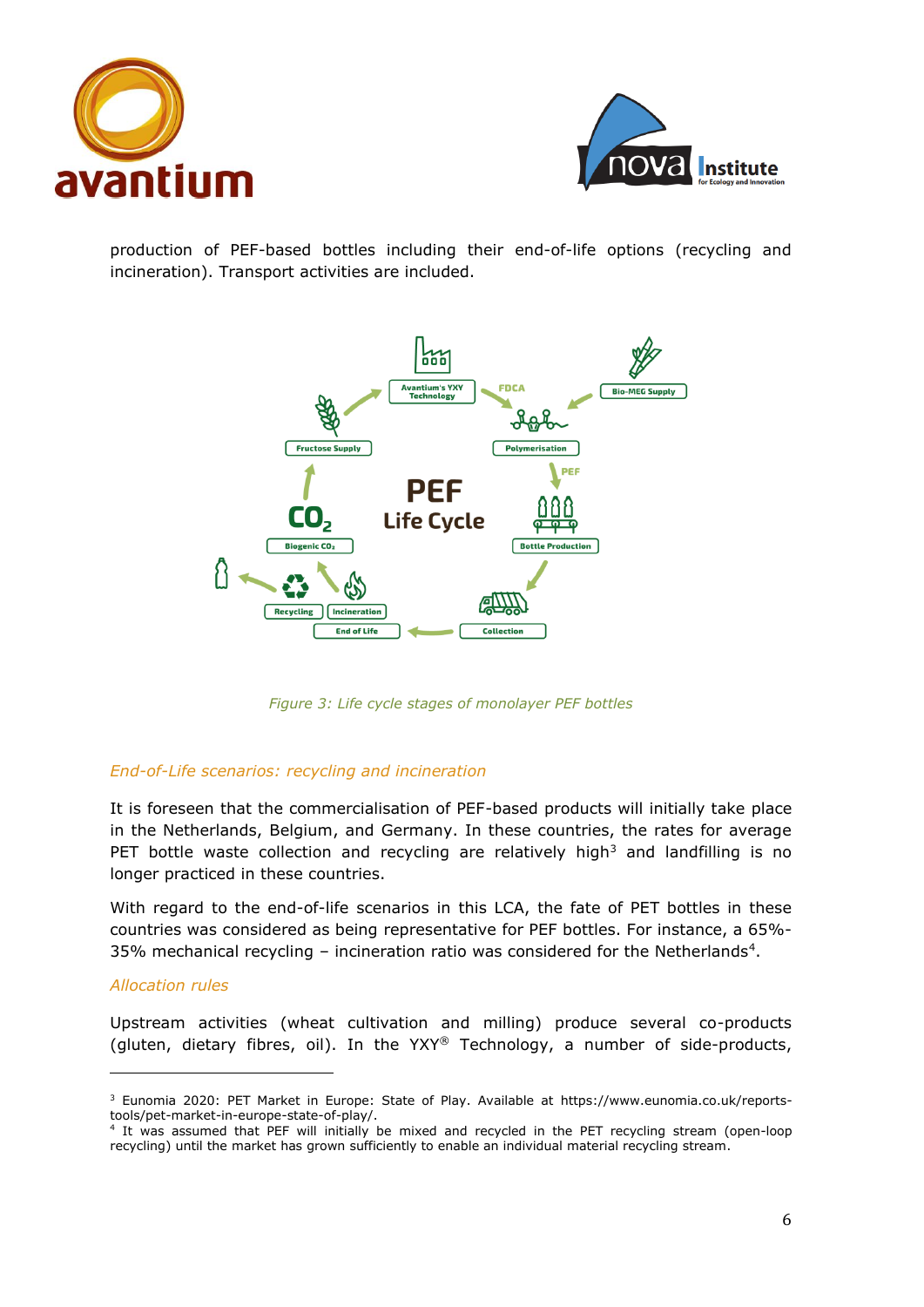



mainly humins (a polymeric, heterogeneous species with multiple functionalities) are formed. In this LCA, the economic value of the main products FDCA for PEF production and side products such as humins was considered for allocating environmental burdens<sup>5</sup>.

## *Geographical, temporal, and technological representativeness*

Avantium's PEF-based products are advanced prototype designs based on model calculations and are substantiated by pilot-scale data, but are not yet commercially available or produced at large scale. The LCA is therefore based on the alreadyapproved engineering data for the first commercialisation phase of Avantium's YXY® Technology (predominantly in the Netherlands, Belgium, and Germany markets) for a plant with a production capacity of 100 kilotonnes FDCA per year. Consumptions and production figures are based on the models for the 5 kt/a Flagship Plant design, scaled-up to 100 kt/a, provided by Avantium and the engineering contractor Worley.

## *Life Cycle Inventory*

The core data used for this LCA were primarily supplied by Avantium, its engineering partner Worley and its feedstock supplier. Secondary data were mostly based on the most recent life cycle models from the Ecoinvent v3.6 database and to a minor extent from other peer-reviewed literature sources. PET bottles were modelled using Ecoinvent data for bottle grade PET production available from most recent Eco-profiles of the European plastics industry. There were no data gaps; data were complete for all impact categories. Altogether, the quality of the data was rated as 'good', which was confirmed by the peer-review panel.

## *Impact categories*

The full LCA evaluated 16 different impact categories, covering a complete set of indicators addressing impacts on ecosystems, human health, and depletion of resources. These were assessed applying the most recent life cycle impact model European Footprint 3.0.

#### *Table 2: Impact categories included in the study*

| Impact                            | Unit              |
|-----------------------------------|-------------------|
| Climate change                    | $kg CO2$ eq.      |
| Resource use, fossils             | MJ                |
| Resource use, minerals and metals | kg Sb eq.         |
| Particulate matter                | Disease incidence |
| Photochemical ozone formation     | kg NMVOC eg.      |
| Ozone depletion                   | kg CFC-11 eq.     |

<sup>5</sup> Sensitivity analysis towards economic allocation factors and other allocation procedures are reported in the main study.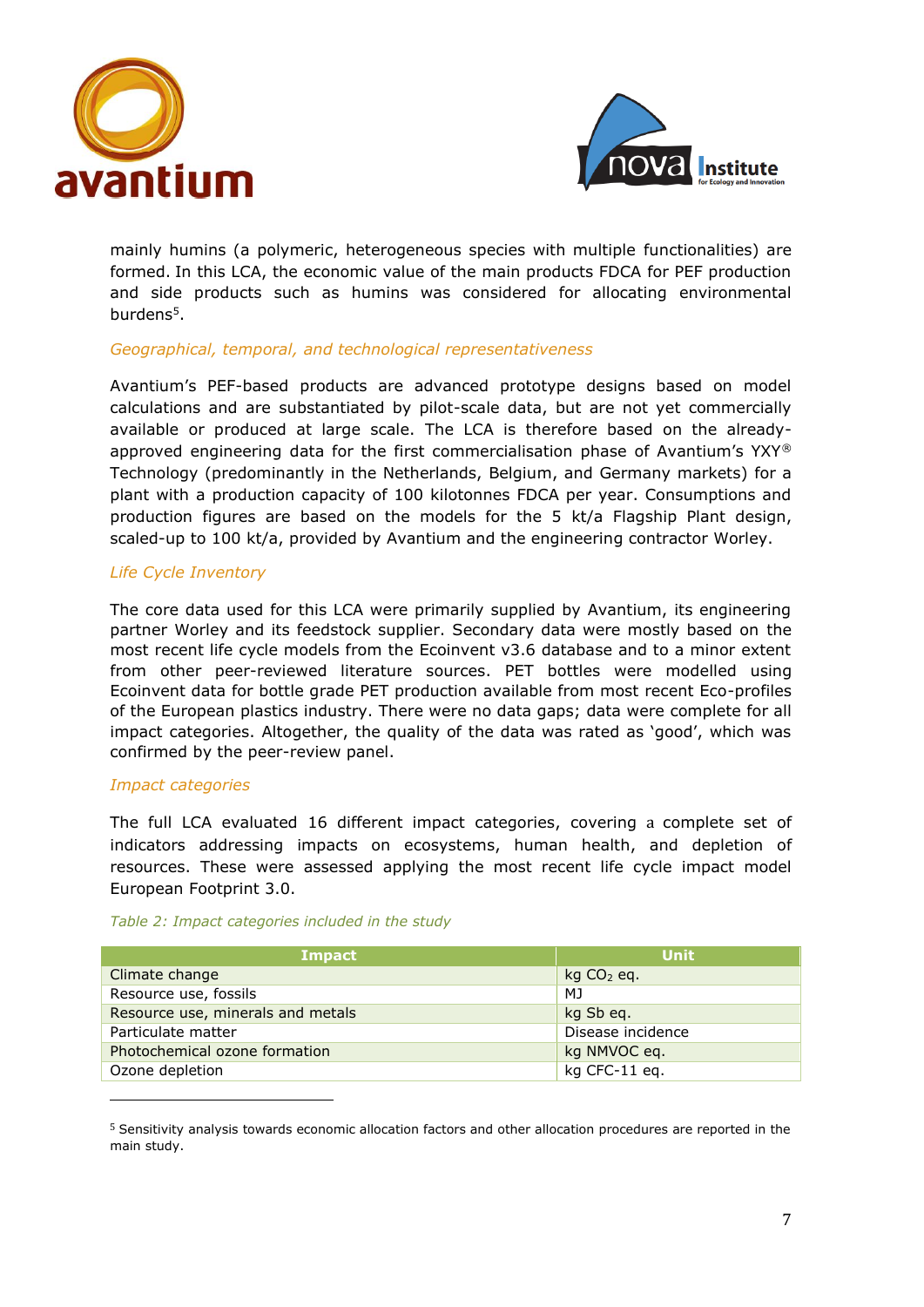



| Ionising radiation                      | kBq U-235 eq.          |
|-----------------------------------------|------------------------|
| Acidification                           | mol $H^+$ eq.          |
| Eutrophication, freshwater              | kg P eq.               |
| Eutrophication, marine                  | kg N eg.               |
| Eutrophication, terrestrial             | mol N eq.              |
| Land use                                | Pt                     |
| Water use                               | $m3$ deprivation       |
| Human toxicity, non-cancer <sup>6</sup> | <b>CTUh</b>            |
| Human toxicity, cancer <sup>6</sup>     | <b>CTU<sub>h</sub></b> |
| Ecotoxicity, freshwater <sup>6</sup>    | CTUe                   |

## *Carbon storage in plant-based feedstock*

One of the inherent advantages of PEF-based products is that they are produced from renewable feedstocks, such as wheat. Since PEF is a 100% plant-based polymer, its production removes  $CO<sub>2</sub>$  during feedstock growth. This biogenic carbon is temporarily stored in the plant-based product. At the product's end of life (i.e. when it can no longer be recycled and PEF gets incinerated), the carbon re-enters the natural carbon cycle, thereby closing the carbon cycle.

In this cradle-to-grave LCA, further credits associated with temporary carbon storage or delayed emissions (e.g. through recycling) were not considered.

## **5. Life Cycle Impact Assessment**

#### *Contribution analysis*

The potential environmental impacts associated with the 250 mL monolayer PEF bottle and the contribution of the different process stages along the value chain to each impact category are shown in Figure 4.

The LCA found that most of the impacts arise from upstream and downstream processes outside the core YXY Technology. Indeed, in many of the evaluated categories, the feedstock supply becomes an important environmental hotspot. In effect, application of fertilizers and pesticides during agricultural activities, such as wheat and sugarcane cultivation, contribute significantly to many assessed indicators and in particular to acidification, eutrophication, and land and water use potentials.

In the case of climate change and resource use of fossils – categories with high political and societal relevance – the source of impact is well distributed along the PEF bottles value chain – the fructose supply, FDCA production, and the bottle

 $6$  The characterisation models for these impact categories are considered as not sufficiently robust to be included in external communications according to ILCD levels (EC-JRC 2019:Environmental Footprint version 3.0. Impact assessment method of the European Environmental Footprint).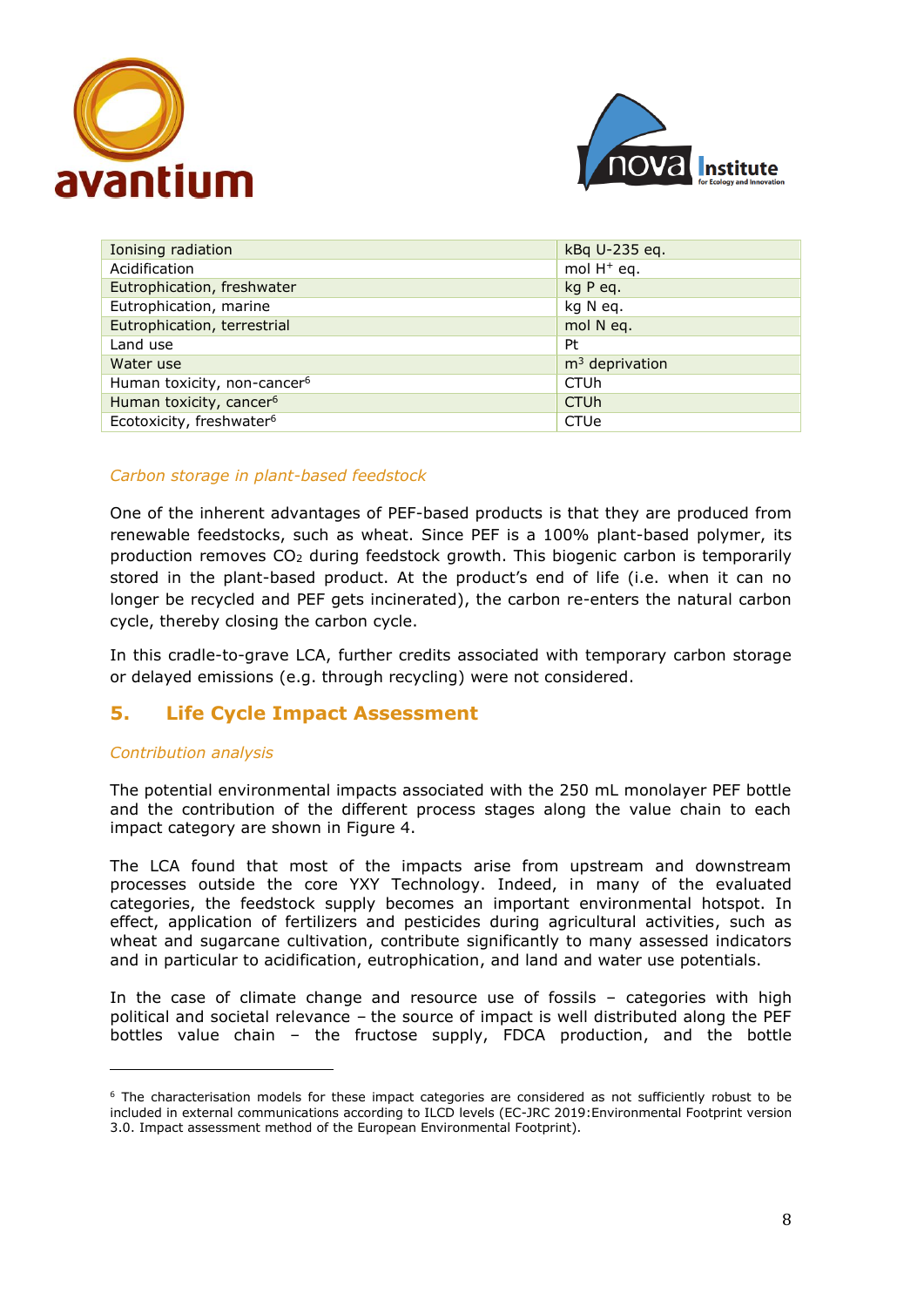



manufacturing process. The polymerisation step has a minor contribution. The use of minerals and metals is mostly attributed to this step.



**Environmental Impacts** of a 250 mL PEF Monolayer Bottle

#### *Figure 4: Potential environmental impacts of a 250 mL PEF bottle with contribution analysis*

#### *Identification of most relevant impact categories*

LCAs generate a broad range of results – different products, scenarios, and figures. The many impact categories lead to a variety of different figures with units that are not intuitively understood by most readers. Normalisation and weighting steps in LCA can help put absolute figures into context and allow the results of different impact categories to be compared in order to assess their relative importance. In this respect, Table 3 shows the most relevant impact categories associated with the 250 mL monolayer PEF bottles obtained after applying the normalisation and weighting factors recommended in the Environmental Footprint 3.0 assessment method.

The most relevant impact categories were found to be predominately the climate change and resource use (mineral and metals and fossils) potentials, which are some of the most relevant impact categories in the current political agenda. On the other hand, typical impact categories linked to agricultural activities (e.g. land and water use) were found to be significantly less relevant and showed a minor contribution to the total environmental impact of PEF bottles.

*Table 3: Relevance of impact categories based on normalised and weighted results* 

| <b>Impact</b>                    | Relevance (%) |
|----------------------------------|---------------|
| Resource use, mineral and metals | 40.3          |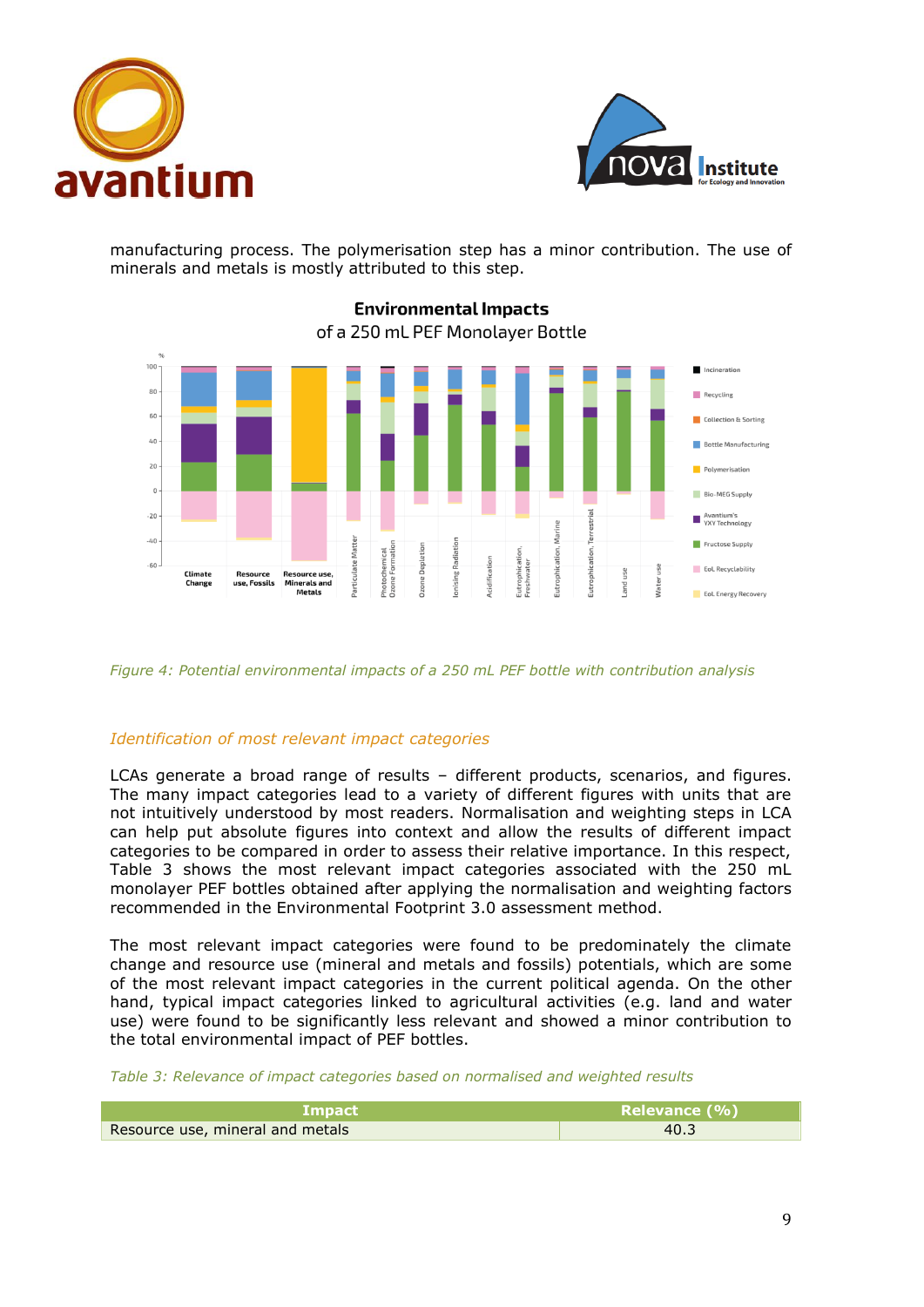



| Climate change                              | 15.2 |
|---------------------------------------------|------|
| Ecotoxicity, freshwater <sup>7</sup>        | 11.5 |
| Resource use, fossil                        | 11.0 |
| All other 12 impact categories <sup>8</sup> | 22.0 |

#### *Comparative analysis*

The characterised, investigated potential impacts are reported in Table 4 for both 250 mL PEF and PET multilayer bottles. All investigated impacts are mid-point indicators that focus on single environmental issues and are shown without normalisation or weighting.

The comparative analysis after normalisation and weighting is further depicted in Figure 4.

|  |  |  | able 4: Impacts of 250 mL monolayer PEF and PET bottles (characterisation) |
|--|--|--|----------------------------------------------------------------------------|
|  |  |  |                                                                            |

| <b>Impact</b>                     | <b>PEF bottle</b> | <b>PET bottle</b> | <b>Unit</b>       |
|-----------------------------------|-------------------|-------------------|-------------------|
| Climate change                    | $6.2E-02$         | 9.3E-02           | $kq CO2$ eq.      |
| Resource use, fossils             | $7.3E-01$         | $1.3E + 00$       | MJ                |
| Resource use, minerals and metals | 2.0E-06           | 3.8E-06           | kg Sb eq.         |
| Particulate matter                | 2.0E-09           | 1.4E-09           | Disease incidence |
| Photochemical ozone formation     | $1.2E - 04$       | 1.6E-04           | kg NMVOC eq.      |
| Ozone depletion                   | 8.7E-09           | 4.0E-09           | kg CFC-11 eq.     |
| Ionising radiation                | $1.1E-02$         | $4.4E-03$         | kBq U-235 eq.     |
| Acidification                     | $3.4E-04$         | 2.0E-04           | mol $H^+$ eq.     |
| Eutrophication, freshwater        | 1.9E-05           | $2.2E-05$         | kg P eq.          |
| Eutrophication, marine            | 2.6E-04           | 5.5E-05           | kg N eq.          |
| Eutrophication, terrestrial       | 1.3E-03           | $5.2E-04$         | mol N eq.         |
| Land use                          | $1.8E + 00$       | 2.6E-01           | Pt                |
| Water use                         | $3.1E-02$         | $2.1E-02$         | $m3$ deprivation  |

<sup>7</sup> Characterization model considered as not sufficiently robust to be included in external communications

<sup>8</sup> Individual categories not exceeding the threshed of 5% contribution to the total environmental impact.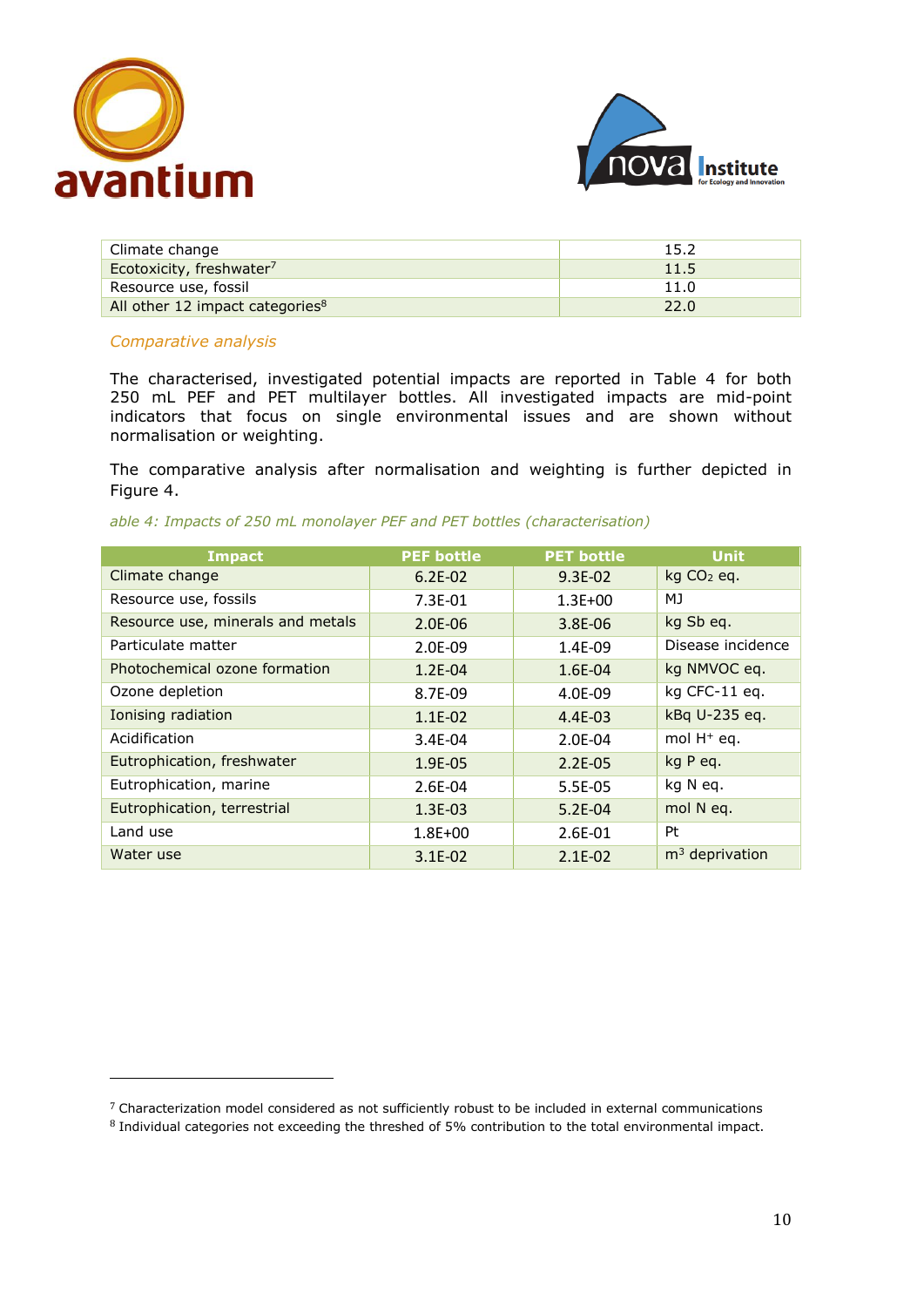





## 250 mL Monolaver PEF vs. PET Bottle

*Figure 5: Comparative analysis between a 250 mL PEF and PET bottle*

The following conclusions are highlighted from the comparative analysis:

- The use of 100% renewable carbon in PEF instead of fossil carbon in PET for producing 250 mL bottles would result in significant reductions in greenhouse gas emissions (-33%) over the life cycle of the bottles.
- PEF bottles would also contribute to remarkably less finite resource consumption of fossil fuels (-45%) compared to that demanded by PET bottles, due to the mechanical properties of PEF enabling light-weighting.
- These impact potentials are two of the most relevant environmental impact categories in the current political agenda as it is driving the transition from fossil to renewable carbon. This represents a significant benefit because climate change and resource use were found to be the impact categories most heavily influencing the environmental impact of monolayer PEF bottles (see Table 3).
- Significantly, production of PEF reduces the pressure on abiotic resources (minerals and metals) in contrast to PET bottles production.
- The lower environmental footprint of the bio-based alternative can be attributed, to a great extent, to the improved barrier and mechanical properties of PEF, allowing for a substantial reduction of polymer usage in the manufacture of bottles.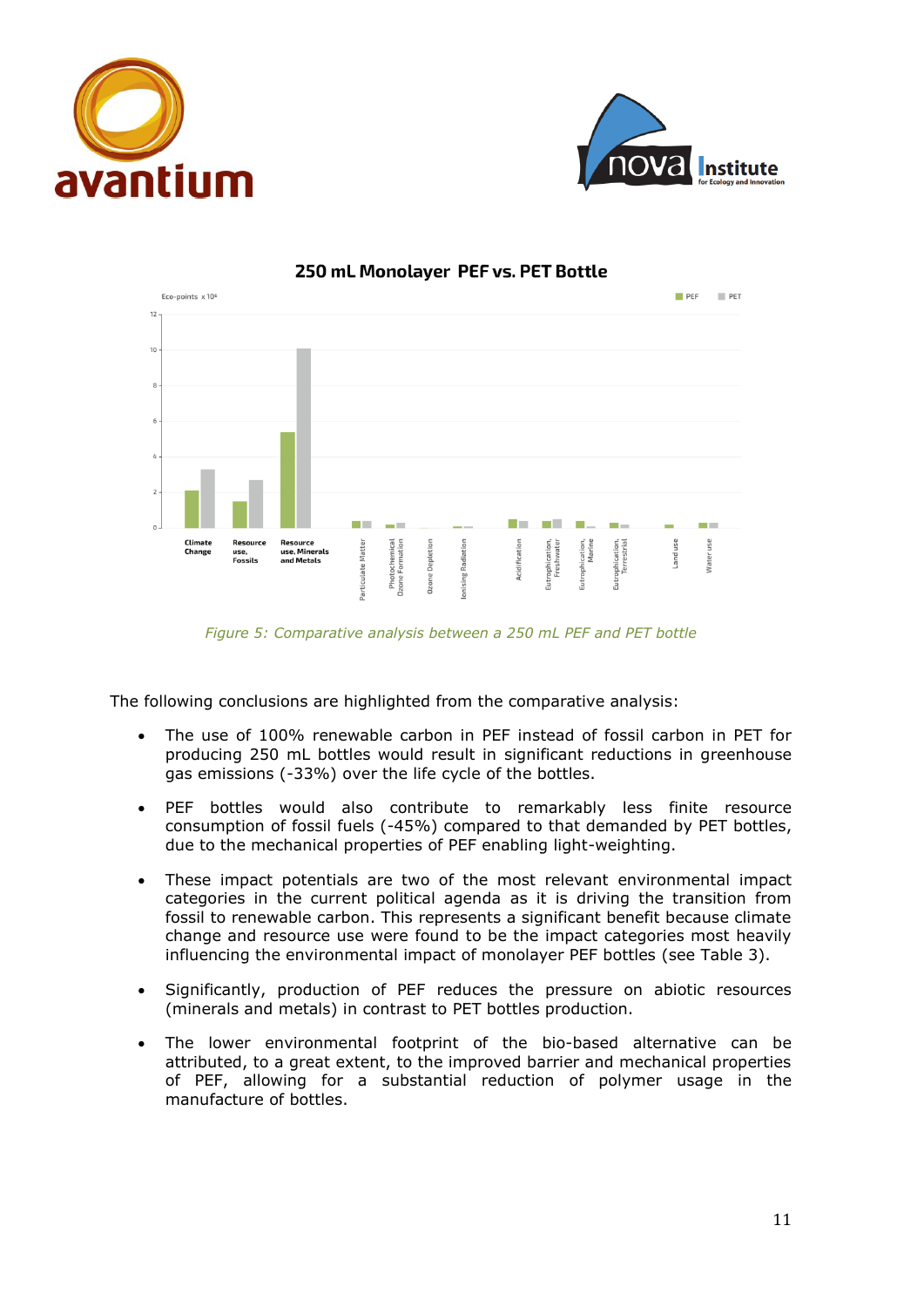



- This is also combined with the biogenic nature of the emissions (from renewable carbon) that the bio-based bottle would release upon incineration, which do not contribute additionally to climate change potential.
- The other evaluated impacts were found to be significantly less relevant and contribute to a minor extent to the total environmental impact of PEF bottles.
- Among them, benefits in favour of the PEF bottle was observed in the emission of volatile organic compounds associated with summer smog formation and in the potential of increasing freshwater eutrophication (the process by which an entire body of water, or parts of it, becomes progressively enriched with minerals and nutrients).
- On the contrary, PEF-based bottles would perform worse than the fossil-based PET counterpart in other impact categories mostly linked to agricultural activities (i.e. acidification, terrestrial eutrophication, and land and water use). However, these impact categories were identified to have a minor relevance within the total environmental footprint. These results reflect the fact that the systems compared in this study are based on value chains of vastly different natures (bio vs. fossil-based) which involve different exchanges with the environment.

#### *Multilayer systems*

In addition to monolayer PEF bottles, Avantium's PEF is particularly suited for multilayer packaging solutions. Multilayer bottles are a valid alternative when the required shelf life cannot be guaranteed by monolayer packaging alone. Currently, many multilayer PET bottles include polyamides (PA) such as MXD6 to improve their barrier performance. However, a common issue for incumbent barrier materials such as PA is their poor compatibility with PET, making it essential to sort out the PA from the PET in the recycling stream, also resulting in completely taking out multilayer containers by some recyclers to reduce the risk of contamination and rPET performance loss. PEF can be an alternative to barrier materials like polyamides, as PEF offers a good passive barrier for  $O<sub>2</sub>$  and  $CO<sub>2</sub>$  while not harming the performance of the resulting rPET products at relatively high PEF levels, making the recycling of these multilayer bottles much less dependent on sorting errors. In this respect, PEF could potentially contribute towards reducing the environmental footprint of packaging solutions by increasing the shelf life of products, enabling a reduction in the weight of packaging that is used, and by improving recyclability.

In this LCA, 250 mL PET/PEF multilayer bottles with 10% of PEF were also assessed and compared to reference PET/PA bottles with a typical 7% of PA. The analysis showed that significant reductions of around 37% in GHG emissions could be achieved by replacing the PA layer with PEF, mainly attributed to the recyclability of the PET/PEF system over the non-recyclability of the PA containing system. This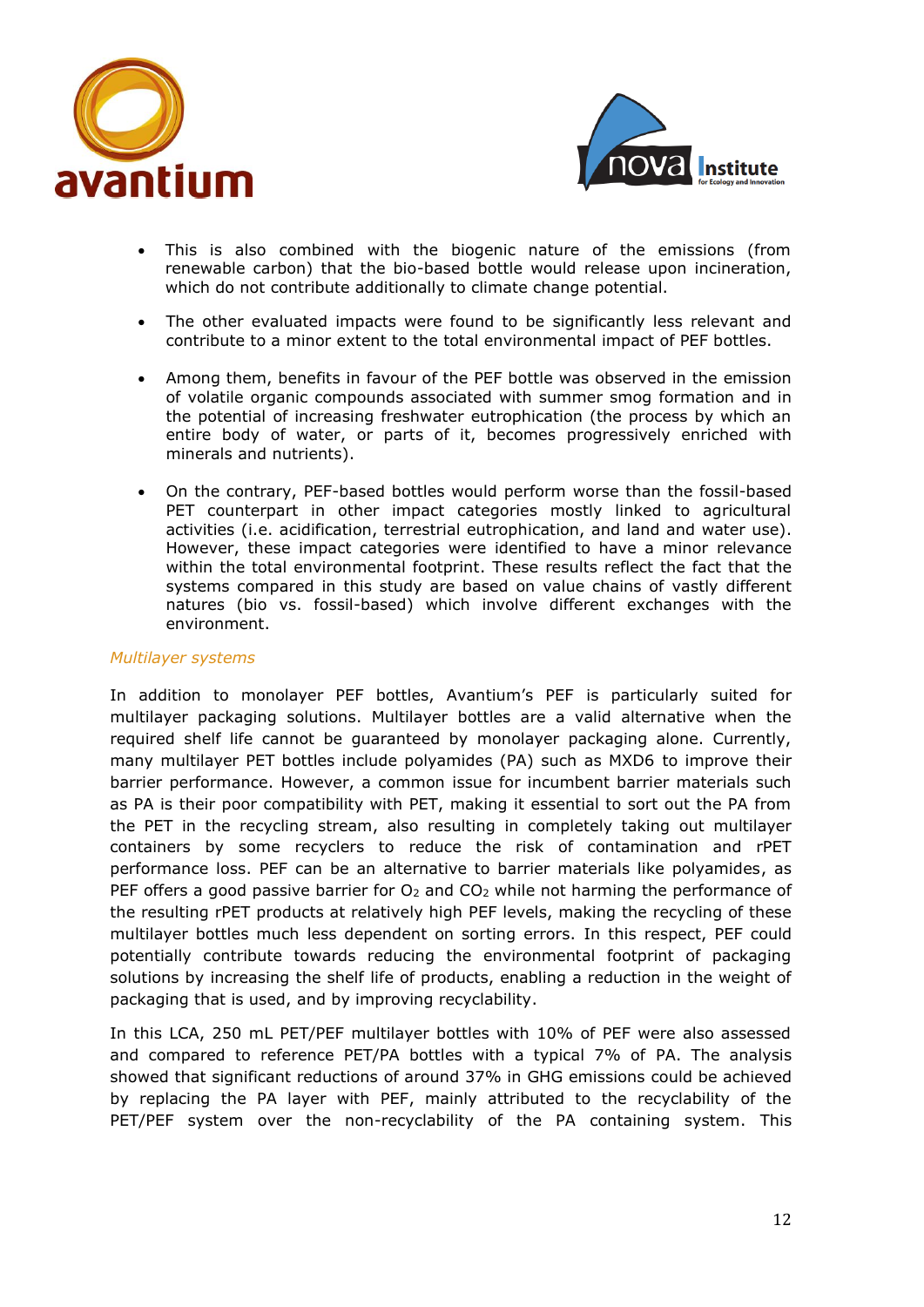



replacement would also contribute to a significant reduction of finite resources demand (36% and 52% for fossils and minerals and metals respectively).



*Figure 6: Environmental impacts of 250 mL monolayer and PET/PEF multilayer bottles vs their fossil counterparts*

## **6. Outlook: future scenarios and optimisation possibilities**

PEF is a relatively new material and not yet commercially available. PET is a mature product that has been on the market for over 40 years and is produced in a highly established process that runs close to maximum efficiency at a very large scale. It is expected that the commercialisation and growth of the PEF market will lead to substantial economic, technological, and environmental optimisations covering the full value chain. Recent energy optimisation work for an FDCA plant at industrial scale has already shown that energy consumption can significantly be reduced resulting in a further improved LCA. Furthermore, in this LCA, the current energy mix of the Netherlands, which still contains a low percentage of renewable energy, was used. It is foreseen though that in the near future the use of both renewable heat and electricity will become the norm. Considering the fact that the vast majority of GHG emissions in this current version of the LCA of PEF originates from non-renewable power and heat usage in the process (production of FDCA, bottle manufacture, and recycling), this foreseen change will have a very significant effect on the actual impact on the long run. It was assumed that PEF will initially end up in an open-loop recycling stream with relatively low recycling rates. Sufficient growth of the market will enable an individual material recycling stream (close-loop recycling with high efficiencies). Moreover, the PEF process will become much more efficient, both in energy integration